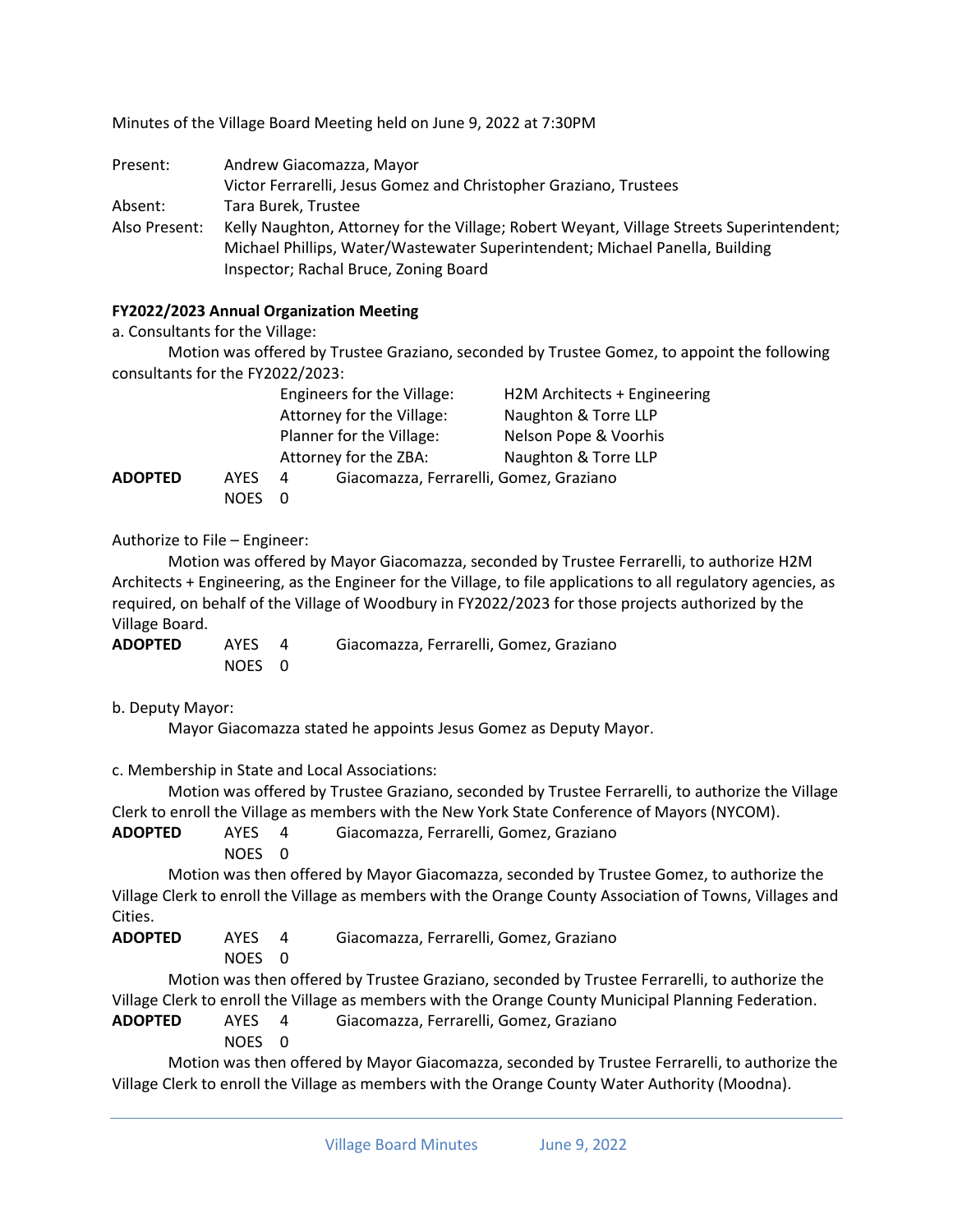**ADOPTED** AYES 4 Giacomazza, Ferrarelli, Gomez, Graziano

NOES 0

Motion was then offered by Trustee Gomez, seconded by Trustee Ferrarelli, to authorize the Village Clerk to enroll the Village as members with the Woodbury Chamber of Commerce.

| <b>ADOPTED</b> | AYES   | Giacomazza, Ferrarelli, Gomez, Graziano |
|----------------|--------|-----------------------------------------|
|                | NOES 0 |                                         |

d. Designation of Official Newspaper:

Motion was offered by Trustee Ferrarelli, seconded by Trustee Gomez, to designate the Times Herald Record as the official newspaper for the Village.

| <b>ADOPTED</b> | AYES 4 | Giacomazza, Ferrarelli, Gomez, Graziano |
|----------------|--------|-----------------------------------------|
|                | NOES 0 |                                         |

e. Investment Policy/Designation of Depository/Audited of Abstract Vouchers:

Motion was offered by Mayor Giacomazza, seconded by Trustee Ferrarelli, to adopt the Investment Policy of the Village as follows:

"The objectives of the Investment Policy of the Village of Woodbury are to minimize risk, to ensure that investments mature when cash is required, and to insure a competitive rate of return. In accordance with this policy, the Mayor is authorized to invest Village funds which are in excess of current operating needs. Village investments are governed by applicable New York State Laws.

That the Mayor make the following types of investments, for the present, until other types of investments are submitted to the Village Board:

- a) Direct purchase of guaranteed obligations of the United States Government or obligations of the State of New York and its political subdivisions.
- b) Direct purchase of Certificates of Deposit from the designated depositories of the Village. Such Certificates of Deposit are to be collateralized by obligations enumerated in item "a" above.
- c) Direct purchase through Repurchase Agreements of guaranteed obligations of the United States Government. Such Repurchase Agreements should be executed either through the designated depositories of the Village or those brokerage firms which are primary United States Government dealers which report to the Federal Reserve Bank of New York.
- d) Time Deposit Accounts are designated depositories of the Village. Such accounts are to be collateralized by the Federal Deposit Insurance Corporation or by obligations enumerated in item "a" above.

The Mayor shall deposit all monies received and said monies shall be released together with the related sureties from any liabilities for loss of such monies by reason of the default or insolvency of any such depository.

The following bank is to be designated as the official bank for the Village:

## Webster Bank, Monroe

## Lakeland Bank, Highland Mills

The Mayor shall be authorized to invest/deposit funds of the Village in these banks during the 2022/2023 Fiscal Year under the following guidelines:

- a) All accounts shall be collateralized at 105% and said collateralization shall be held by a third-party bank.
- b) Collateralization shall be in accordance with the Comptroller's guidelines.
- c) All designated banks will be contacted for competitive rates on an ongoing basis."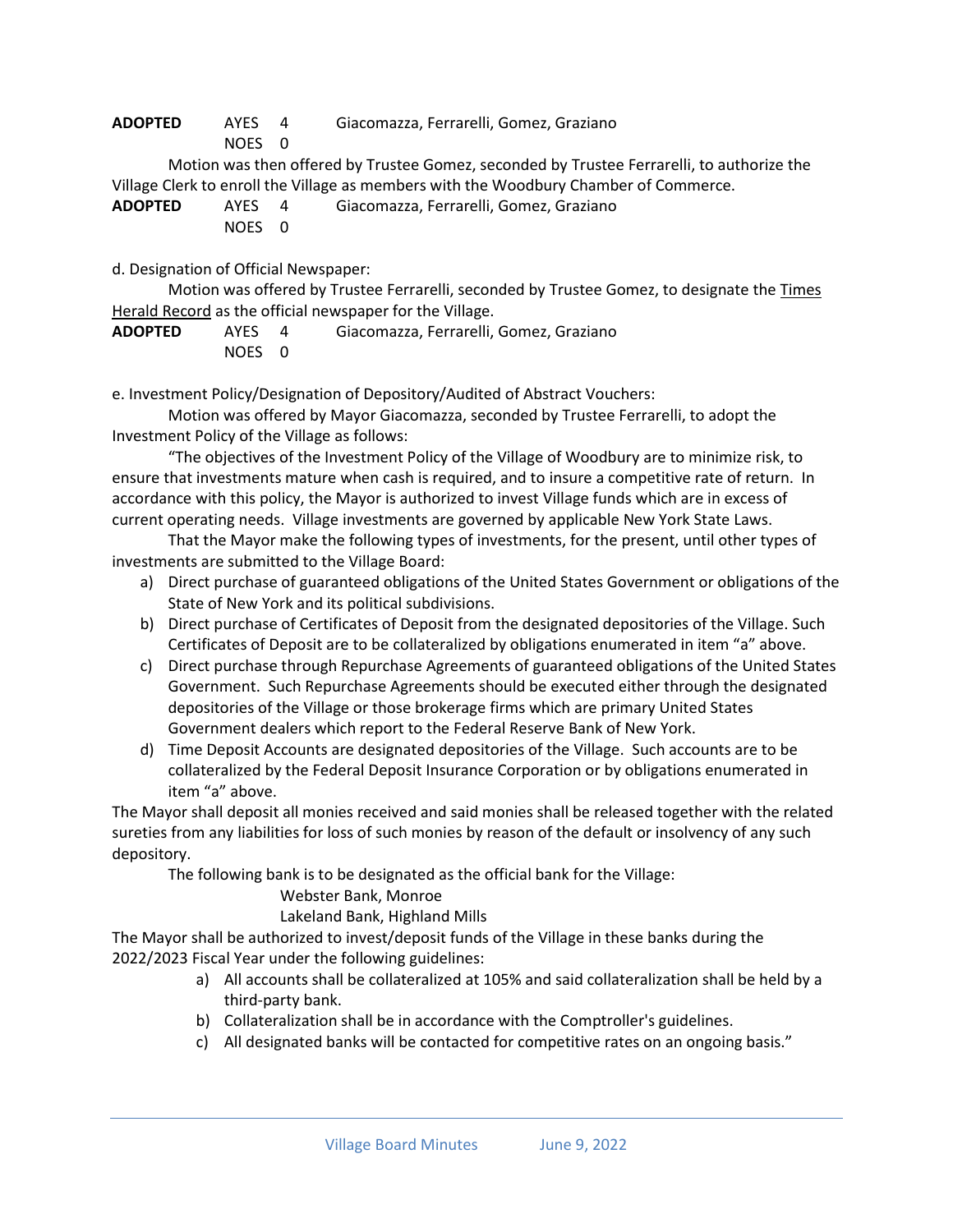Prior to all invoices being paid, they must be attached to vouchers which must be signed by at least two members of the Board. An "abstract of audited vouchers" will be prepared by the Village Treasurer for action by the Board. After the Board votes to approve payment, a record of the check issued for payment must be attached to the voucher indicating who the check was written too, the date payment was made and the amount of the payment.

**ADOPTED** AYES 4 Giacomazza, Ferrarelli, Gomez, Graziano NOES 0

f. Mileage Reimbursement/Food Stipend:

Motion was offered by Trustee Graziano, seconded by Trustee Ferrarelli, to:

- 1) reimburse members of the Village Government and its employees, when on official business or duty for the Village, the rate established annually by the Internal Revenue Services for the use of their personal vehicle (includes gas and wear/tear). Vouchers are to be completed and filed with the Village Treasurer before reimbursement is made.
- 2) to reimburse employees not more than \$50 per day for food purchased while attending a Board approved conference/ meeting that is held for an entire day and is for Village related issues, if not included in the registration cost. Alcohol will not be reimbursed. Complete receipts must be submitted with voucher.

**ADOPTED** AYES 4 Giacomazza, Ferrarelli, Gomez, Graziano NOES 0

g. Board Liaisons/Appointed Positions:

Motion was offered by Trustee Graziano, seconded by Trustee Ferrarelli, to establish the following liaisons of the Village Board:

| Liaison to Town Board             | Mayor Giacomazza, Trustee Gomez      |
|-----------------------------------|--------------------------------------|
| Liaison to Planning Board         | Trustee Gomez, Trustee Graziano      |
| Liaison to Zoning Board           | Trustee Burek, Trustee Ferrarelli    |
| Liaison to Fire Department        | Trustee Burek, Trustee Gomez         |
| Liaison to Water/Sewer Department | Trustee Gomez, Trustee Graziano      |
| Liaison to Building Department    | Trustee Ferrarelli, Trustee Graziano |
| Liaison to Highway Department     | Trustee Burek, Trustee Ferrarelli    |
|                                   |                                      |

**ADOPTED** AYES 4 Giacomazza, Ferrarelli, Gomez, Graziano

NOES 0

Motion was then offered by Mayor Giacomazza, seconded by Trustee Gomez, to appoint the following individuals to the following positions:

| Appeals Officer for FOIL's               |                                         | Mayor Giacomazza                          |
|------------------------------------------|-----------------------------------------|-------------------------------------------|
| <b>Procurement Officer</b>               |                                         | Mayor Giacomazza                          |
| Fire Police Captain                      |                                         | <b>Scott Danielson</b>                    |
| Fire Police                              |                                         | Dennis Tenney, Christopher Salvo, Charles |
|                                          |                                         | Knuth                                     |
| Planning Board Chairperson               |                                         | <b>Christopher Gerver</b>                 |
|                                          | Zoning Board of Appeals Chairperson     | Karen Ungerer                             |
| ADOPTED<br><b>AYES</b><br>$\overline{4}$ | Giacomazza, Ferrarelli, Gomez, Graziano |                                           |
| <b>NOFS</b><br>- 0                       |                                         |                                           |

h. Meeting Dates and Meeting/Public Comment Procedures: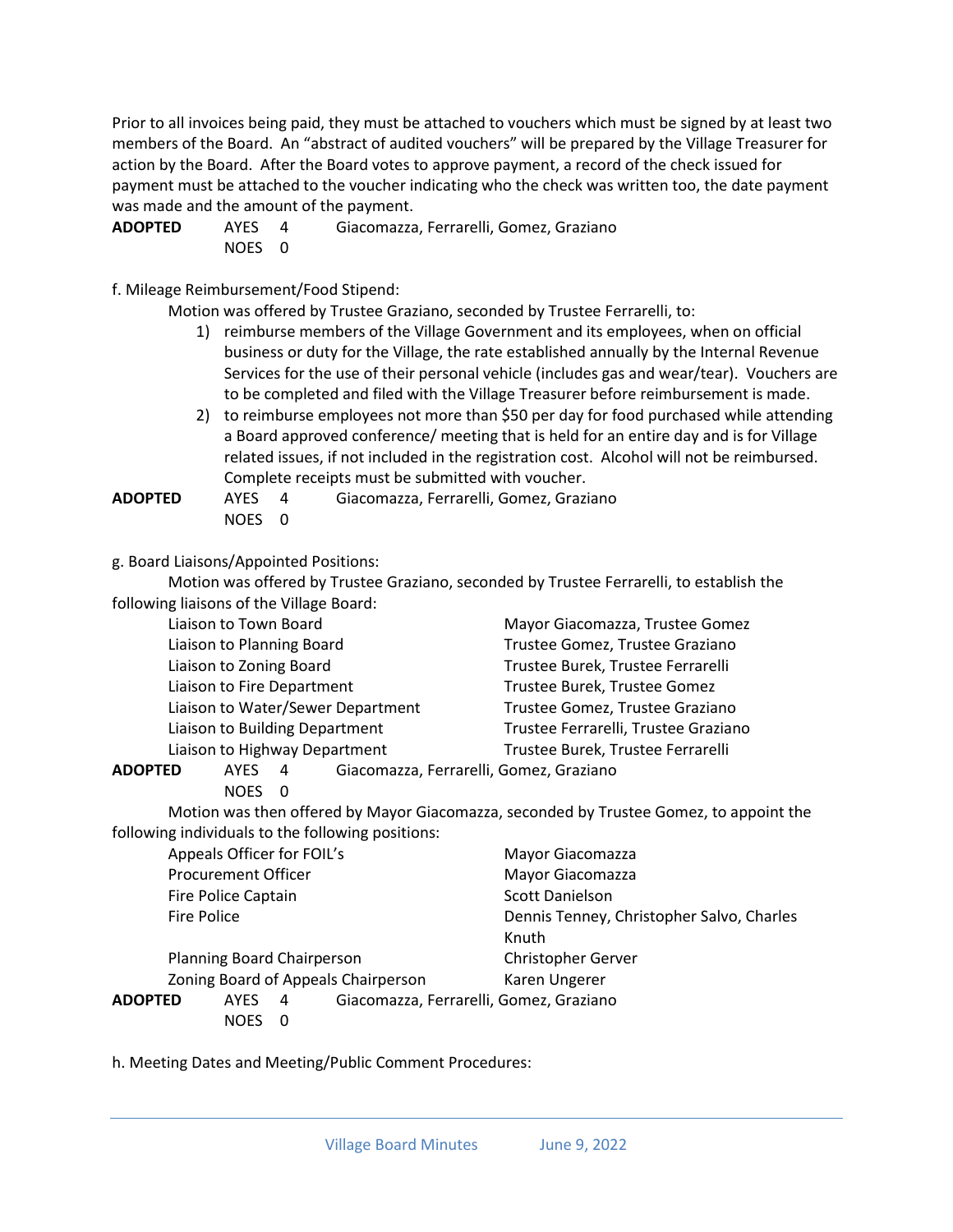Motion was offered by Trustee Gomez, seconded by Trustee Graziano, to adopt the following procedures regarding it meetings:

- 1) That the Village Board hold regular meetings on the second and fourth Thursday of each and every month at 7:30PM, at Village Hall, 455 Route 32, Highland Mills, New York. If cancelled, notification will be given to the media and posted on the official signboard of the Village Clerk. Special meetings are to be called by the Mayor and all Trustees will be notified by telephone, electronic mail, in person or by postal service by the Village Clerk at least twenty-four hours in advance of the meeting unless in the opinion of the Mayor emergency conditions dictate the necessity of shorter notice.
- 2) Agendas will be prepared by the Village Mayor and Clerk no later than twenty-four hours prior to all meetings. Items can be added and deleted when needed.
- 3) Minutes of the meetings will be prepared by the Village Clerk in accordance with the Open Meetings Law. When action is required, a motion, followed by a second, will be asked for by the Mayor. A discussion can then be held and then each member will vote verbally on the issue (one vote per member). When required, the Board will be polled by the Village Clerk.
- 4) If there is a dispute as to the form or priority of motions or other meeting procedural issues not set forth herein Roberts Rules of Order shall prevail, consistent with New York municipal law, with the Attorney for the Village acting as Parliamentarian.
- 5) When all business is finalized, the meeting will be adjourned.
- 6) With regards to public comment:
	- a) The public may speak only during public comment or at any time the Village Board permits, for a period of five minutes. Time cannot be yielded to other members of the public.
	- b) Comments are to be made to the Village Board only, not other members of the public or individual Board members.
	- c) Speakers will observe commonly accepted rules of courtesy, decorum, dignity and good taste when addressing the Board and making comments.
	- d) Written communication will be accepted/presented to the Village Clerk.

Any deviation from these procedures must be determined by the Village Board.

| ADOPTED | AYES 4 | Giacomazza, Ferrarelli, Gomez, Graziano |
|---------|--------|-----------------------------------------|
|         | NOES 0 |                                         |

i. Procurement Policy:

Motion was offered by Mayor Giacomazza, seconded by Trustee Ferrarelli, to adopt a procurement policy as follows:

**WHEREAS** General Municipal Law (GML) 104-b requires every municipality to adopt internal policies and procedures governing all procurements of goods and services not subject to the bidding requirements of GML 103 or any other law; and,

## **NOW, THEREFORE, BE IT**

**RESOLVED** that the Village of Woodbury does hereby adopt the following procurement policies and procedures:

Guideline 1. Every prospective purchase of goods or services shall be evaluated to determine the applicability of GML 103. "Purchaser" is defined as a Village official, board member, department head or individual assigned by the department head to have purchasing authority. Pursuant to GML 104-b, they are listed as follows:

```
Building Department Michael Panella, Maria Rubio, Jennifer Potter
```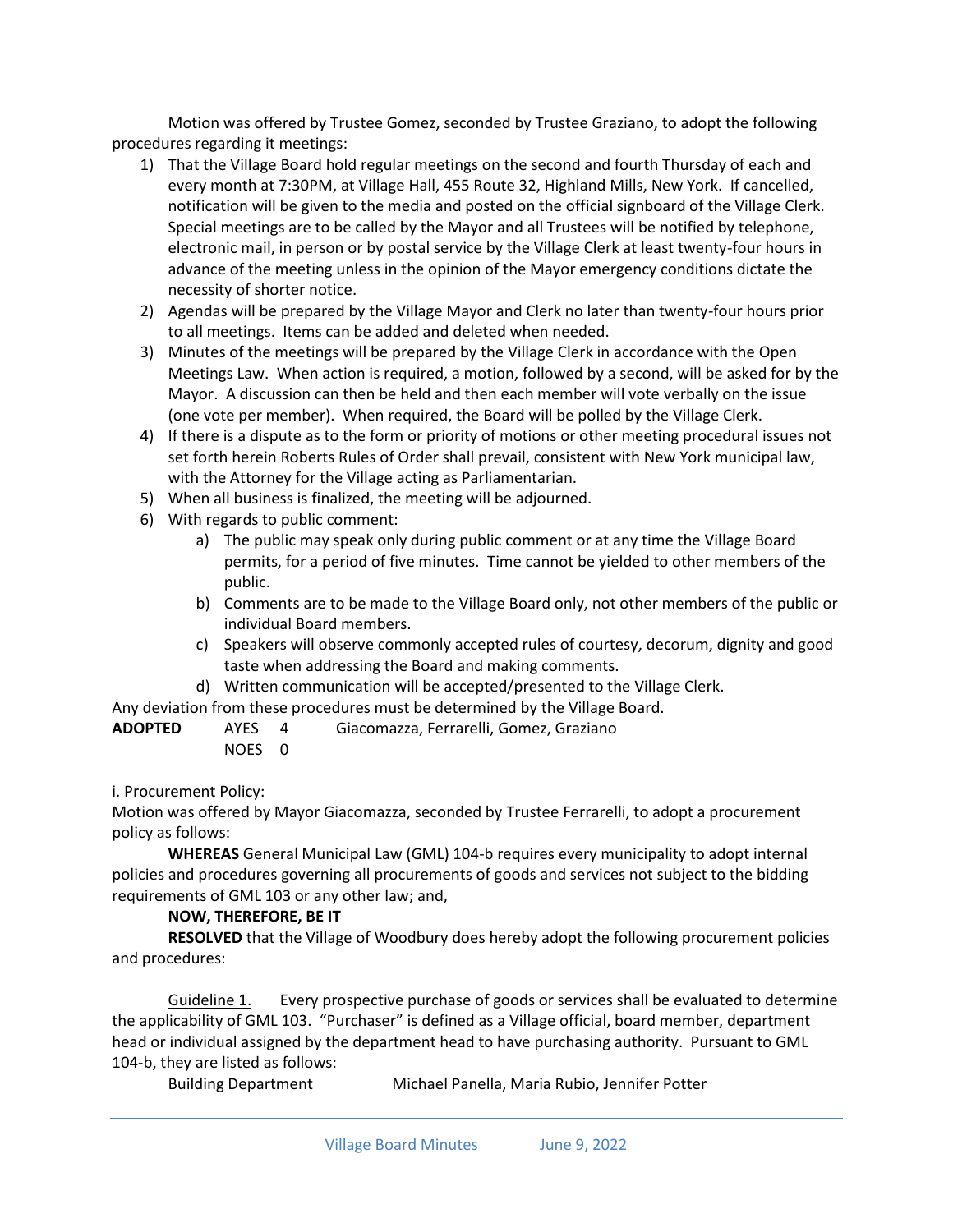| Fire Department           | Christopher Burke, Scott McClennan, Brian Wallace          |
|---------------------------|------------------------------------------------------------|
| Water/Sewer Department    | Michael Phillips, Jason Braghirol                          |
| Mayor/Trustees            | Andrew Giacomazza, Desiree Potvin, Jessica McClennan       |
| Clerk/Treasurer           | Desiree Potvin, Jessica McClennan, Claudia Valoy-Romanisin |
| <b>Highway Department</b> | Robert Weyant, Sheila Beadle                               |

Guideline 2. All purchases of (a) supplies or equipment which will exceed \$20,000 or (b) public works contracts over \$35,000 shall be formally bid pursuant to GML 103. In 2013 this amendment to GML 103 will sunset and the limits will return to \$10,000 for all purchases of supplies or equipment and \$20,000 for all public works contracts. When/If this occurs, then the limits listed in Guideline 3 exceeding the current limits will be null and void.

Guideline 3. Purchases of supplies or equipment shall require the following:

Less than \$20,000 but greater than \$10,000 Three written quotes with documentation Less than \$10,000 but greater than \$5,000 Two written quotes with documentation Less than \$5,000 Left to discretion of Purchaser

Pursuant to GML 103(1) purchases of "commodities, service or technology" may not be "artificially divided" for the purposes of satisfying the "discretionary buying thresholds". "The reasonably expected aggregated amount of all purchases of the same commodities, services or technology to be made within the twelve-month period commencing on the date of the purchase" must be considered.

Purchases of public works/service contracts shall require the following:

Less than \$35,000 but greater than \$20,000 Three written quotes with documentation Less than \$20,000 but greater than \$5,000 Two written quotes with documentation Less than \$5,000 Left to the discretion of the Purchaser

Any written request for proposals (RFP) shall describe the desired goods, quantity and the particulars of delivery. The Purchaser shall compile a list of all vendors for which quotes have been received by using the form provided by the Village Clerk. All information gathered in complying with the procedures of this policy shall be preserved and attached to the voucher that is submitted for processing of payment to the successful vendor.

In the event that a diagnostic examination results in charges that will fall under a procurement threshold requiring a form of documentation other than initially anticipated, management will determine if the work can proceed without fulfilling the standard requirements of the applicable threshold.

Guideline 4. The lowest responsible proposal/quote shall be awarded unless the Purchaser prepares a written justification providing reasons why it is in the best interested of the Village and its taxpayers to make an award to other than the low bidder. If a bidder is not deemed responsible, facts supporting those judgments shall also be documented.

Guideline 5. A good-faith effort shall be made to obtain the required number of proposals/quotes. If the Purchaser is unable to obtain the required number of proposals/quotes, the Purchaser shall document the attempt(s) made. In no event shall the inability to obtain the proposals/quotes be a bar to the procurement.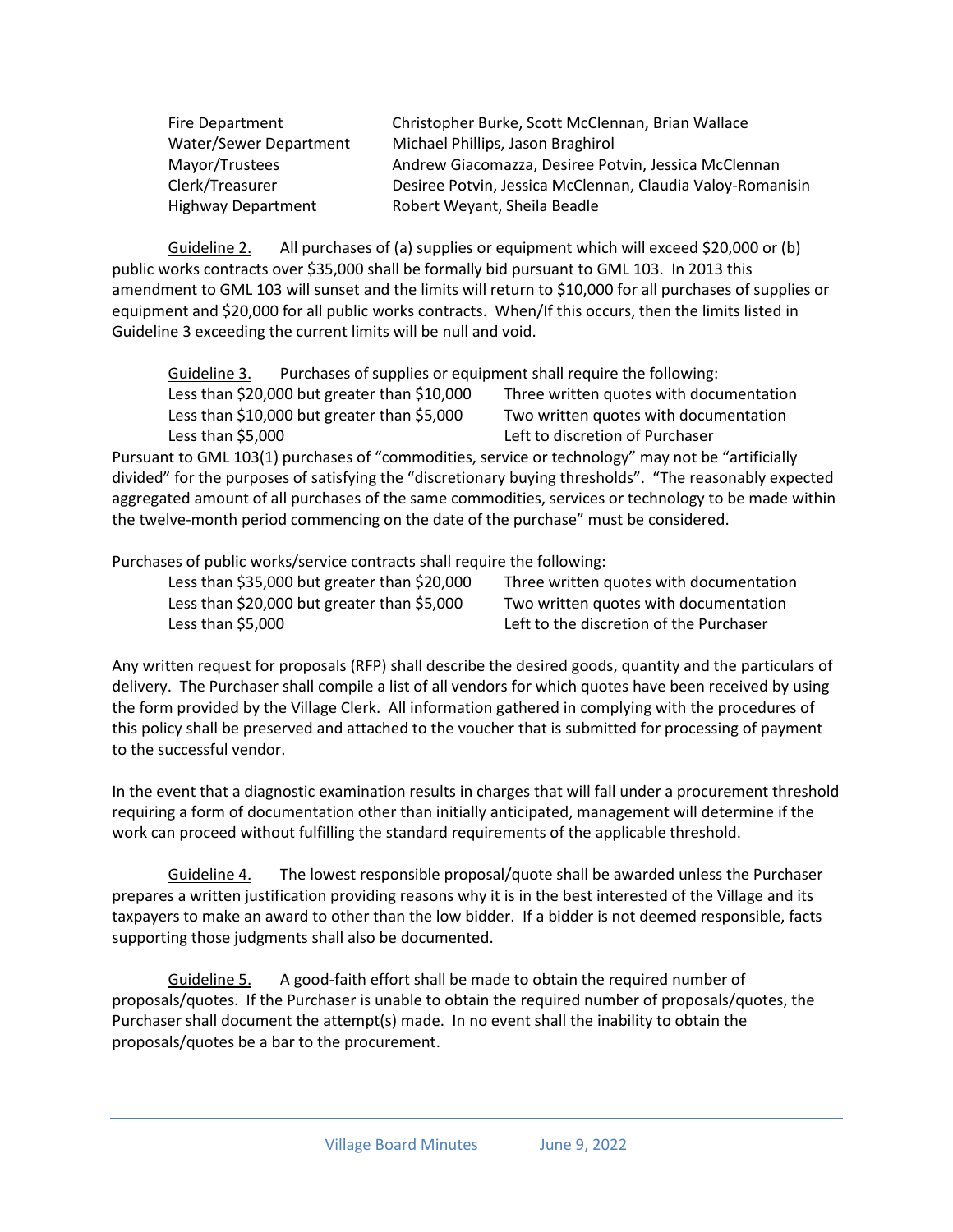Guideline 6. Except when directed by the Village Mayor, no solicitation of proposals/quotes shall be required under the following circumstances:

- a) Acquisition of professional services;
- b) Emergencies;
- c) All purchases made under the emergency exception must meet the following criteria: 1) need arises from an accident or unforeseen occurrence or condition; 2) need affects public buildings/property or life, health and safety; 3) immediate action is needed and cannot await competitive bidding or competitive offering.
- d) Sole-Source situations;
- e) Goods purchased from agencies for the blind or severely handicapped;
- f) Goods purchased from correctional facilities;
- g) Goods purchased from another governmental agency;
- h) Goods purchased at auction;

Guideline 7. This policy shall be reviewed annually by the Village Board of Trustees at its organizational meeting or as soon thereafter as is reasonably practicable.

| ADOPTED | AYES   | Giacomazza, Ferrarelli, Gomez, Graziano |
|---------|--------|-----------------------------------------|
|         | NOES 0 |                                         |

j. Fee Schedule:

Motion was offered by Trustee Graziano, seconded by Trustee Gomez, to adopt the 2022/2023 fee schedule as printed at the end of these minutes.

**ADOPTED** AYES 4 Giacomazza, Ferrarelli, Gomez, Graziano NOES 0

## **Public Hearings:**

a. Continued – Introductory Local Law 3 of 2022 – Fire Prevention:

A public hearing was continued from the May 31, 2022 meeting to entertain public comments on Introductory Local Law 3 of 2022 which would amend Chapter 154 of the Village Code entitled "Fire Prevention" to provide for a requirement for the installation of Knoxboxes®.

Mayor Giacomazza stated the law has been amended based on comments made by the Planning Board and the Building Inspector.

With no further comments received, a motion was offered by Trustee Gomez, seconded by Trustee Graziano, to close the public hearing.

**ADOPTED** AYES 4 Giacomazza, Ferrarelli, Gomez, Graziano

NOES 0

Motion was then offered by Trustee Graziano, seconded by Trustee Ferrarelli, to adopt Local Law 4 of 2022 which would amend Chapter 154 of the Village Code entitled "Fire Prevention" to provide for a requirement for the installation of Knoxboxes®, as printed at the end of these minutes.

| <b>ADOPTED BY ROLL CALL AS FOLLOWS:</b> |               |
|-----------------------------------------|---------------|
| Mayor Giacomazza                        | AYE           |
| <b>Trustee Burek</b>                    | <b>ABSENT</b> |
| Trustee Ferrarelli                      | AYE           |
| <b>Trustee Gomez</b>                    | <b>AYE</b>    |
| Trustee Graziano                        | <b>AYF</b>    |
|                                         |               |

Mayor Giacomazza stated this local law was a collaborative effort between the Village consultants, members of the Planning Board, Inspector Panella and Fire Chief Burke.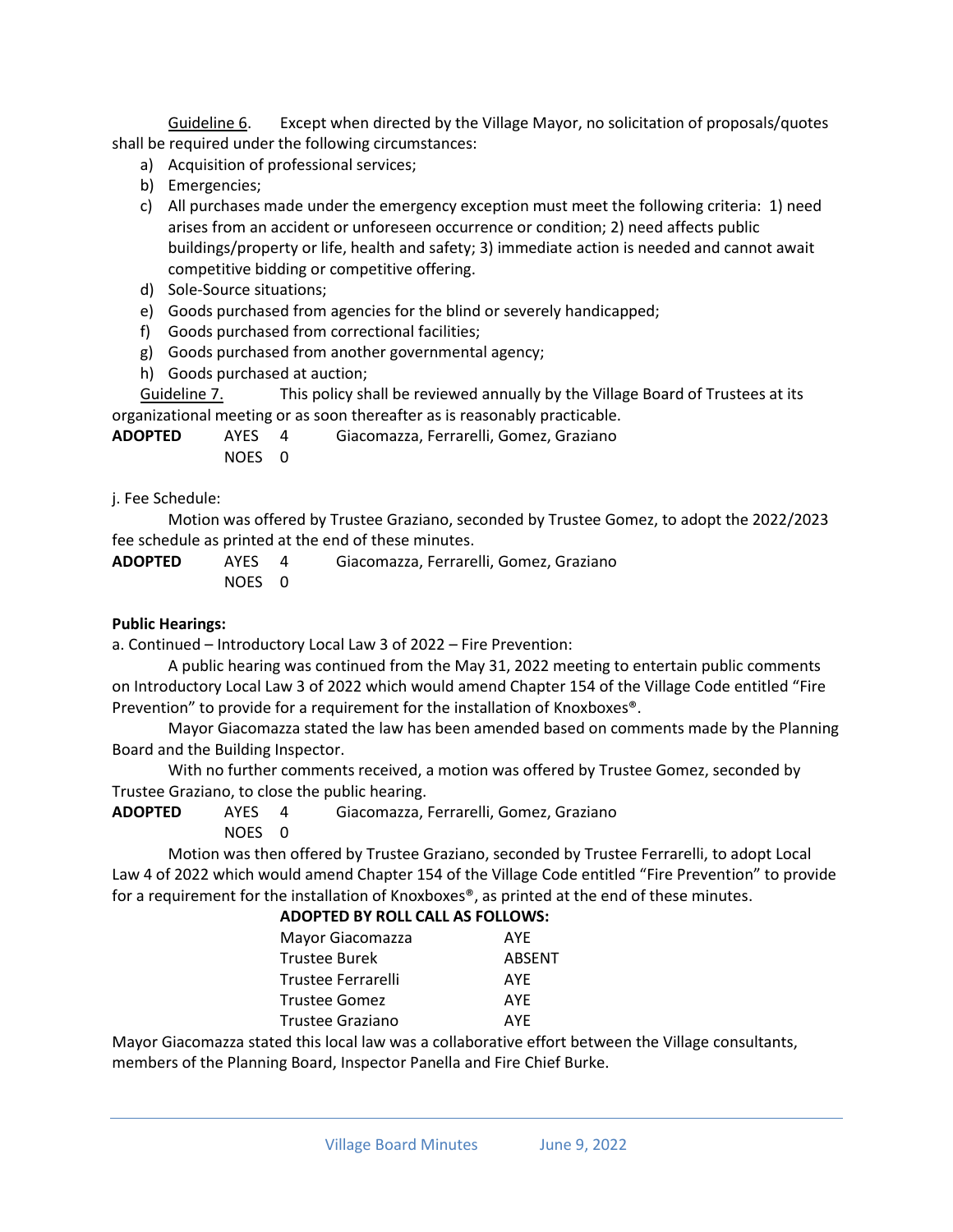**Public Comment on Agenda Items Only:** *No comments were received.*

#### **Administrative Business:**

a. Acceptance of Minutes:

Motion was offered by Trustee Gomez, seconded by Trustee Graziano, to accept receipt of the minutes of the meeting held May 31, 2022.

**ADOPTED** AYES 4 Giacomazza, Ferrarelli, Gomez, Graziano NOES 0

b. Approval of Abstract:

Motion was offered by Trustee Ferrarelli, seconded by Mayor Giacomazza, to approve Abstract 1 containing vouchers 220001 – 220065 and totaling \$302,196.86.

| <b>ADOPTED</b> | AYES 4 | Giacomazza, Ferrarelli, Gomez, Graziano |
|----------------|--------|-----------------------------------------|
|                | NOES 0 |                                         |

c. Fire Department Equipment Request(s):

Motion was offered by Trustee Gomez, seconded by Mayor Giacomazza, to approve Fire Department Equipment Request 2022-18 totaling approximately \$1019.98 for the purchase of a cutoff saw and a diamond blade.

| <b>ADOPTED</b> | AYES 4 | Giacomazza, Ferrarelli, Gomez, Graziano |
|----------------|--------|-----------------------------------------|
|                | NOES 0 |                                         |

#### **Old Business:**

a. Report – Water Well Testing Status:

Village Hydrogeologist William Canavan provided an update on the well testing done since the last update. He noted the Trout Brook area is an amazing geological location. Three test wells have been done and they are currently test boring the middle one. It had had very favorable results (80-100 gpm) with minimum draw down and stabilization. Soil samples have been collected from varying depths and a silt analysis was done. The results have come back and they are very happy with them. He then updated the Board on everything he has done and what they will be doing, noting that they are very under budget. By mid-September all the testing work will be done and then that site can begin the application, review and comment period with the regulatory agencies. Trustee Graziano stated the initial yields are very promising. Mayor Giacomazza asked when a well on the second site could be operational. Superintendent Phillips stated the first well should be online by March and the second by July.

b. Decision – Moratorium Waiver Petition – 19 Seven Springs Road:

Motion was offered by Trustee Graziano, seconded by Trustee Ferrarelli, to adopt the following resolution denying the request of 19 Seven Springs Road from an exemption from Local Law 9 of 2021:

**WHEREAS**, the Village of Woodbury adopted Local Law 9 of 2021 entitled "A Local Law Instituting a Moratorium on Certain Permits, Certificates of Occupancy and Approvals" (the "Moratorium"), after having received reports that the Village's water supply is at a critical juncture; and

**WHEREAS**, the purpose of the Moratorium is to protect the public health, safety and welfare of the residents of the Village and to maintain the *status quo* of residential and nonresidential development in the Village, while the Village explores mitigation efforts to offset the water shortage impacts throughout the Village; and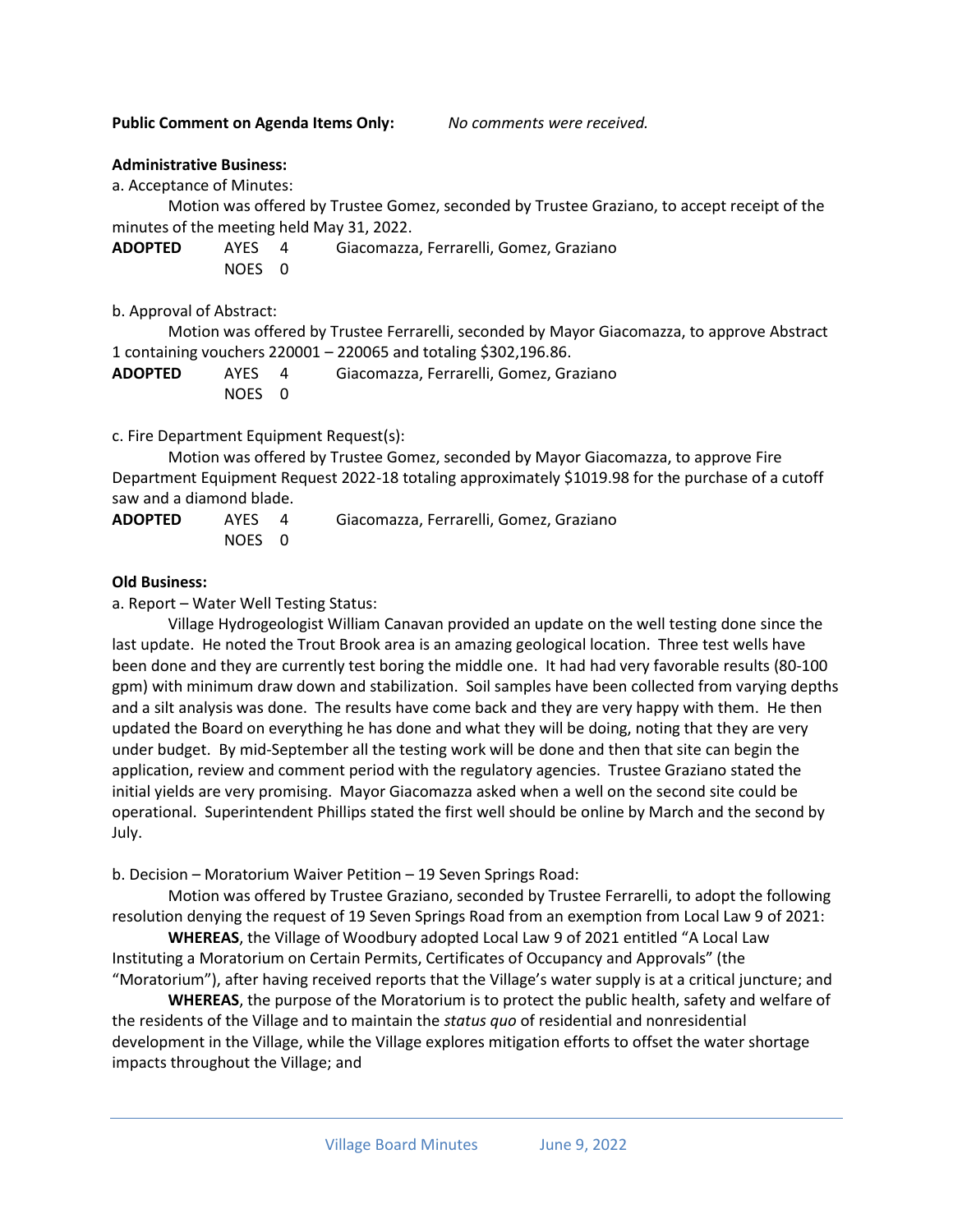**WHEREAS**, the Moratorium as adopted did not provide for any waivers to its applicability, beyond the exemptions listed therein, but permitted the Board of Trustees to promulgate regulations by Resolution authorizing a hardship waiver process if it subsequently determined that a waiver process is necessary and in the best interest of the Village.

**WHEREAS**, on December 23, 2021 and January 27, 2022, the Board of Trustees adopted Resolutions promulgating regulations establishing a hardship waiver process to the Moratorium; and

**WHEREAS**, Vista Pearl, LLC owns a piece of property located at 19 Seven Springs Road and known on the tax maps as Section 215, Block 1, Lot 5, which property contains a single-family dwelling connected to a private well; and

**WHEREAS**, Vista Pearl proposes to demolish the existing three-bedroom dwelling and reconstruct a new single-family dwelling containing nine (9) bedrooms, and connect to a new well; and

**WHEREAS**, on March 8, 2022, Larry Hartman, Vista Pearl's representative submitted an application for an exemption from Local Law No. 9 of 2021 pursuant to the Resolution setting regulations establishing a hardship waiver process.

**NOW, THEREFORE, BE IT RESOLVED,** that the Village of Woodbury Board of Trustees hereby determines as follows:

- 1) The failure to grant this waiver will not cause the petitioner extraordinary hardship. One of the owner's representatives has indicated that the purpose of requesting this exemption is because the project has been delayed from receiving approvals and beginning construction on the new dwelling; and the new dwelling is needed due to the medical issues of a family member and a new baby that is expected in the next few months. The Board found that medical issues may require a different layout for a dwelling, but would not require the bedroom count to triple.
- 2) The granting of this waiver will have a clear, adverse effect upon the goals and objectives being now undertaken by the efforts of the Board of Trustees to protect and preserve the water resources of the Village. The Board recognizes that the water usage calculations are based on the bedroom count of a dwelling. The proposed dwelling will increase the number of bedrooms from three to nine –tripling the water usage. The development of a new well may also adversely affect the Village's efforts in finding and developing additional sources of water for the public water supply.
- 3) The Board finds that the Applicant has sought this waiver for an action that is harmonious with neighboring uses and the community planning efforts currently underway (*i.e.,* a single-family dwelling in a residential neighborhood).
- 4) The Board recognizes that the alleged hardship is not the result of any delay, action, or inaction by the applicant, the property owner, or any predecessors-in-interest. However, the alleged hardship is self-created, to the extent that Vista Pearl seeks to increase the number of bedrooms in the dwelling.
- 5) The impact of granting this waiver is outweighed by the benefit to the community in preserving the *status quo* pending completion of review of water resources. There will be additional usage of water resources if this dwelling were permitted to be constructed at this time, as Vista Pearl proposes to construct a single-family dwelling with an additional six (6) bedrooms and the development of a new well.
- 6) The alleged hardship requested herein is not a concern or objection that the present regulations may be changed by the Village, but is due to the delay necessarily incurred in making an application or waiting for a decision on the application for a variance, special permit, site plan, subdivision, or other permit during the period of the moratorium imposed by this Local Law.
- 7) Vista Pearl had in place a private well for use as potable water prior to the enactment of Local Law No. 9 of 2021.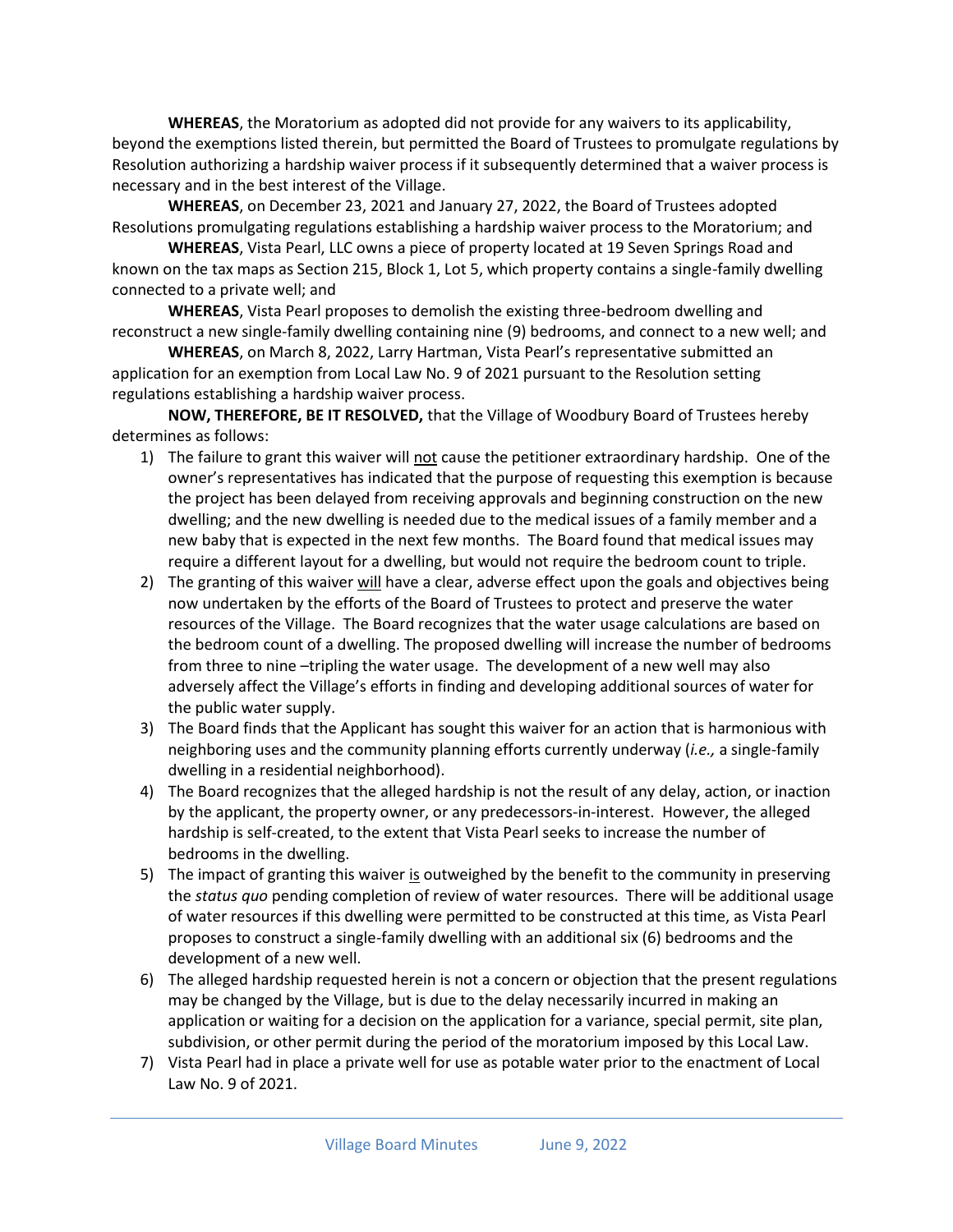- 8) Vista Pearl did not provide proof of such connection to the private well to the Building Department, Water Department, Village Clerk or Village Engineer, to demonstrate that the connection mitigates to an extent the demands on the Village water system and its potential new sources of water. Rather, Vista Pearl is proposing the construction and development of a new well for use as potable water.
- 9) Pursuant to a memorandum from H2M architects + engineers dated March 22, 2022, although the use of the property as a single-family home is not changing, the intensity (3- to 9-bedrooms) could result in an increase in water supply needs.

#### and it is further

RESOLVED, that based upon the above-noted findings, the application for an exemption from Local Law No. 9 of 2021 requested by Vista Pearl/19 Seven Springs Road is hereby denied.

**ADOPTED** AYES 4 Giacomazza, Ferrarelli, Gomez, Graziano NOES 0

c. Decision – Moratorium Waiver Petition – 95 Maher Lane:

Mayor Giacomazza stated at the last meeting there was some confusion with this application and whether it was for one location or two. Attorney Naughton stated there seems to be two locations – Suite 9 is HLB Enterprises and Suite 4 for Dice Bowl. She feels the applicant discussed his plans for Suite 4 but not Suite 9.

Motion was offered by Trustee Gomez, seconded by Mayor Giacomazza, to adopt the following resolution exempting 95 Maher Lane, Suite 4 (Dice Bowl LLC) from Local Law 9 of 2021:

**WHEREAS**, the Village of Woodbury adopted Local Law No. 9 of 2020 entitled "A Local Law Instituting a Moratorium on Certain Permits, Certificates of Occupancy and Approvals" (the "Moratorium"), after having received reports that the Village's water supply is at a critical juncture; and

**WHEREAS**, the purpose of the Moratorium is to protect the public health, safety and welfare of the residents of the Village and to maintain the *status quo* of residential and nonresidential development in the Village, while the Village explores mitigation efforts to offset the water shortage impacts throughout the Village; and

**WHEREAS**, the Moratorium as adopted did not provide for any waivers to its applicability, beyond the exemptions listed therein, but permitted the Board of Trustees to promulgate regulations by Resolution authorizing a hardship waiver process if it subsequently determined that a waiver process is necessary and in the best interest of the Village.

**WHEREAS**, on December 23, 2021 and January 27, 2022, the Board of Trustees adopted Resolutions promulgating regulations establishing a hardship waiver process to the Moratorium; and

**WHEREAS**, Yeny, LLC ("Yeny") owns a piece of property located 95 Maher Lane known on the tax maps as Section 225, Block 1, Lot 41 ("Old Glory Mall"); and

**WHEREAS**, there is a proposal to expand the existing Dice Bowl restaurant into an additional suite of the building (Suite 4); and

**WHEREAS**, on April 20, 2022, Yeny, LLC submitted an application for an exemption from Local Law No. 9 of 2021 pursuant to Subsection E of the Resolution setting regulations establishing a hardship waiver process.

**NOW, THEREFORE, BE IT RESOLVED,** that the Village of Woodbury Board of Trustees hereby determines as follows:

1) Yeny LLC, and specifically the locations to be occupied by the expanded Dice Bowl restaurant, had in place a private well for use as potable water prior to the enactment of Local Law No. 9 of 2021.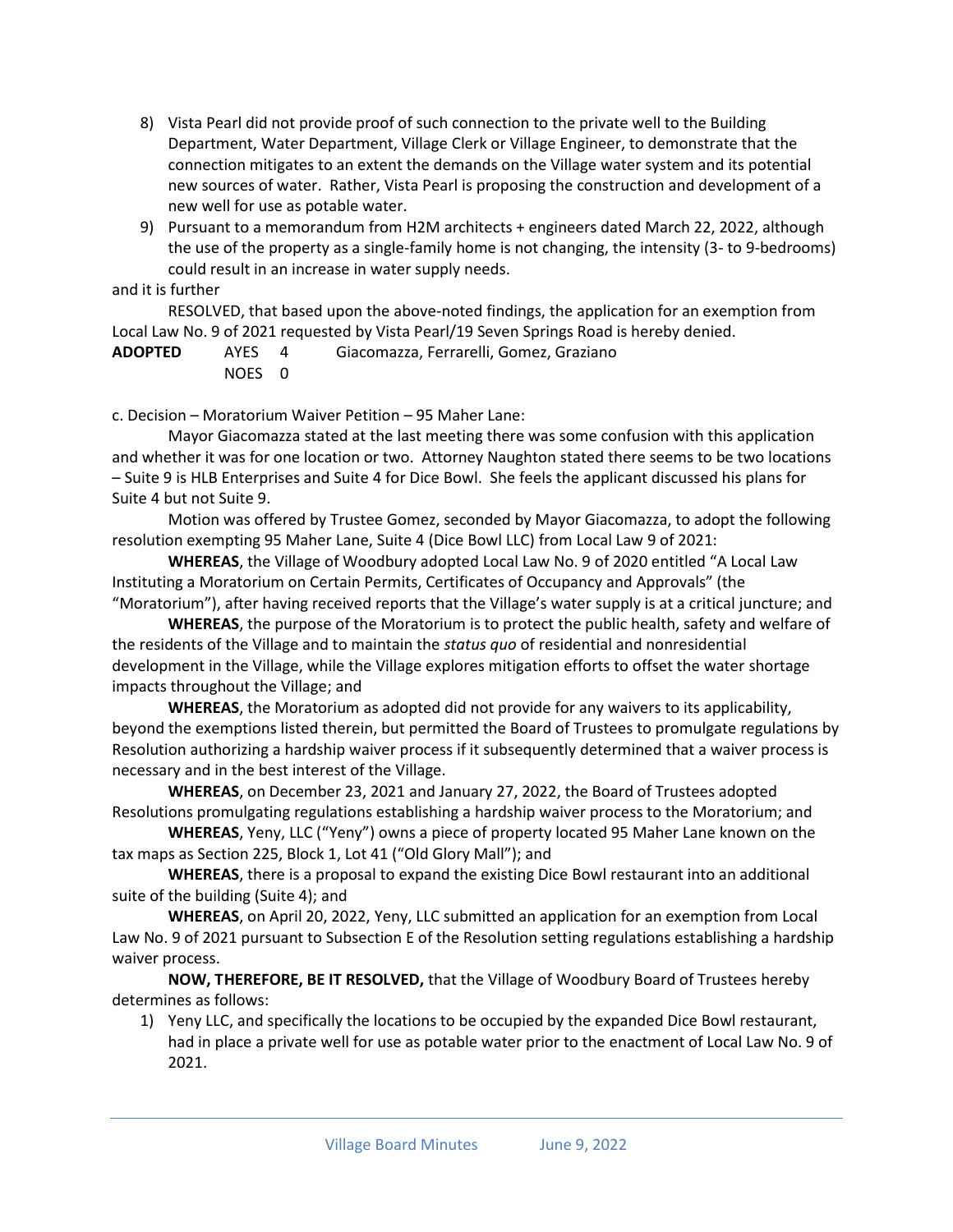- 2) Yeny LLC provided proof of such connection to the private well, which was reviewed by the Building Department, Water Department, Village Clerk and Village Engineer, which connection mitigates to an extent the demands on the Village water system and its potential new sources of water.
- 3) Pursuant to a memorandum from H2M architects + engineers dated May 6, 2022, the information provided is accurate, and the change in use (converting retail space to restaurant use) will result in an increase in water supply needs.
- 4) During the public hearing held on May 31, 2022, Yeny LLC represented that no additional bathrooms would be added for the facility, and the Old Glory Mall has low-flow fixtures in place. Additionally, simply increasing the space for Dice Bowl, an existing restaurant, was not anticipated to increase the number of customers patronizing the restaurant.

## and it is further

**RESOLVED**, that based upon the above-noted findings, the Yeny, LLC application for the Dice Bowl restaurant expansion is hereby exempt from compliance with Local Law No. 9 of 2021, and is thereby permitted to proceed to apply for and receive approvals from the Village Planning Board and permits from the Building Department, to the extent it is otherwise entitled to the same.

| <b>ADOPTED</b> | AYES 3 | Giacomazza, Ferrarelli, Gomez |
|----------------|--------|-------------------------------|
|                |        |                               |

NOES 1 Graziano

Motion was then offered by Trustee Gomez, seconded by Mayor Giacomazza, to grant an exemption to 95 Maher Lane, Suite 9 (HLB Enterprises) from Local Law 9 of 2021:

| <b>FAILED</b> | AYES         | Gomez            |  |
|---------------|--------------|------------------|--|
|               | <b>NIOEC</b> | Cincompasso Form |  |

NOES 1 Giacomazza, Ferrarelli, Graziano

Attorney Naughton will send a letter to the applicant informing him of the Boards decision and recommend he submit an application just for 95 Maher Lane, Suite 9 (HLB Enterprises).

## **New Business:**

a. Temporary Road Closure Request – Block Party – Shuit Place:

Motion was offered by Mayor Giacomazza, seconded by Trustee Gomez, to approve the temporary road closure of Shuit Place on August 13, 2022 for the residents of that area to hold a block party.

| <b>ADOPTED</b> | AYES 4 | Giacomazza, Ferrarelli, Gomez, Graziano |
|----------------|--------|-----------------------------------------|
|                | NOES 0 |                                         |

b. Authorize Mayor to Sign – HDR Master Agreement FY2022/2023:

Motion was offered by Trustee Graziano, seconded by Trustee Ferrarelli, to authorize the Mayor to sign the Master Agreement with HDR for their services to the Planning Board for FY2022/2023.

| <b>ADOPTED</b> | AYES   | Giacomazza, Ferrarelli, Gomez, Graziano |
|----------------|--------|-----------------------------------------|
|                | NOES 0 |                                         |

EXTRA ITEM – SEQRA Action – Evaluation and Mitigation of Sanitary Sewer Overflows:

Motion was offered by Trustee Graziano, seconded by Trustee Ferrarelli, to declare the Village of Woodbury Board of Trustees as Lead Agency under SEQRA for the project known as "*Evaluation of Mitigation of Sanitary Sewer Overflows in the Village Collection System*".

**ADOPTED** AYES 4 Giacomazza, Ferrarelli, Gomez, Graziano

NOES 0

Mayor Giacomazza noted a Final Environmental Assessment Form (FEAF) Part 1 has been prepared and reviewed by the Board of Trustees.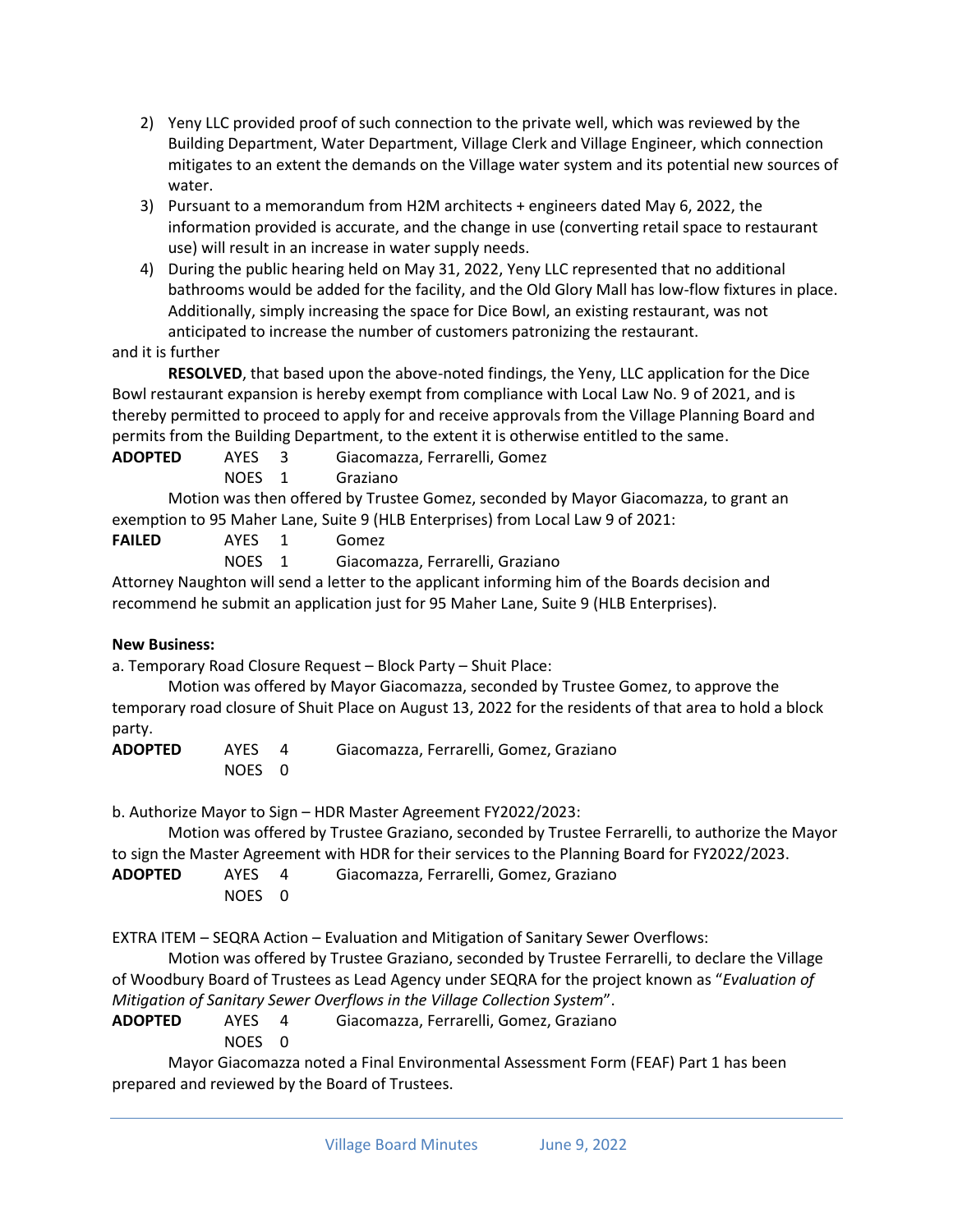Motion was then offered by Mayor Giacomazza, seconded by Trustee Gomez, to preliminary classify this project as a Type I action pursuant to 6 NYCRR Part 617.

**ADOPTED** AYES 4 Giacomazza, Ferrarelli, Gomez, Graziano NOES 0

## **Public Comment:**

## **Board Member/Department Comment:**

Inspector Panella stated his department, over the past two-three weeks, have been issuing violations under the Property Maintenance Law for overgrown lawns. Mayor Giacomazza thanked the Town's Buildings/Grounds Department for their assistance with the maintenance of these properties, most of which are bank owned.

Trustee Graziano stated there is not enough voting participation that occurs, stressing it is a right we have that should not be taken advantage of. He then noted more people need to become part of the process and more people need to attend public meetings. The Board is always looking for volunteers to serve on various Boards and committees, or with the Fire Department and Ambulance. He urged the public to be part of the solution and process.

Mayor Giacomazza stated he attended a meeting his afternoon regarding the pool renovations. He said it appears to be going well and the new facility looks beautiful. He thanked the Town for allowing the Village to be part of it and the Highway Department for all they have done to help save the Town money and time. Monday he met with Ambulance and they are continually seeking volunteers, as is the Fire Department. It is very awarding to volunteer for these services and the Village Board is currently researching incentive ideas for both entities.

#### **Adjournment:**

With no further business to discuss or comments received, a motion was offered by Trustee Gomez, seconded by Trustee Ferrarelli, to adjourn the meeting at 8:20PM.

| <b>ADOPTED</b> | AYES   | Giacomazza, Ferrarelli, Gomez, Graziano |
|----------------|--------|-----------------------------------------|
|                | NOES 0 |                                         |

Desiree Potvin, Village Clerk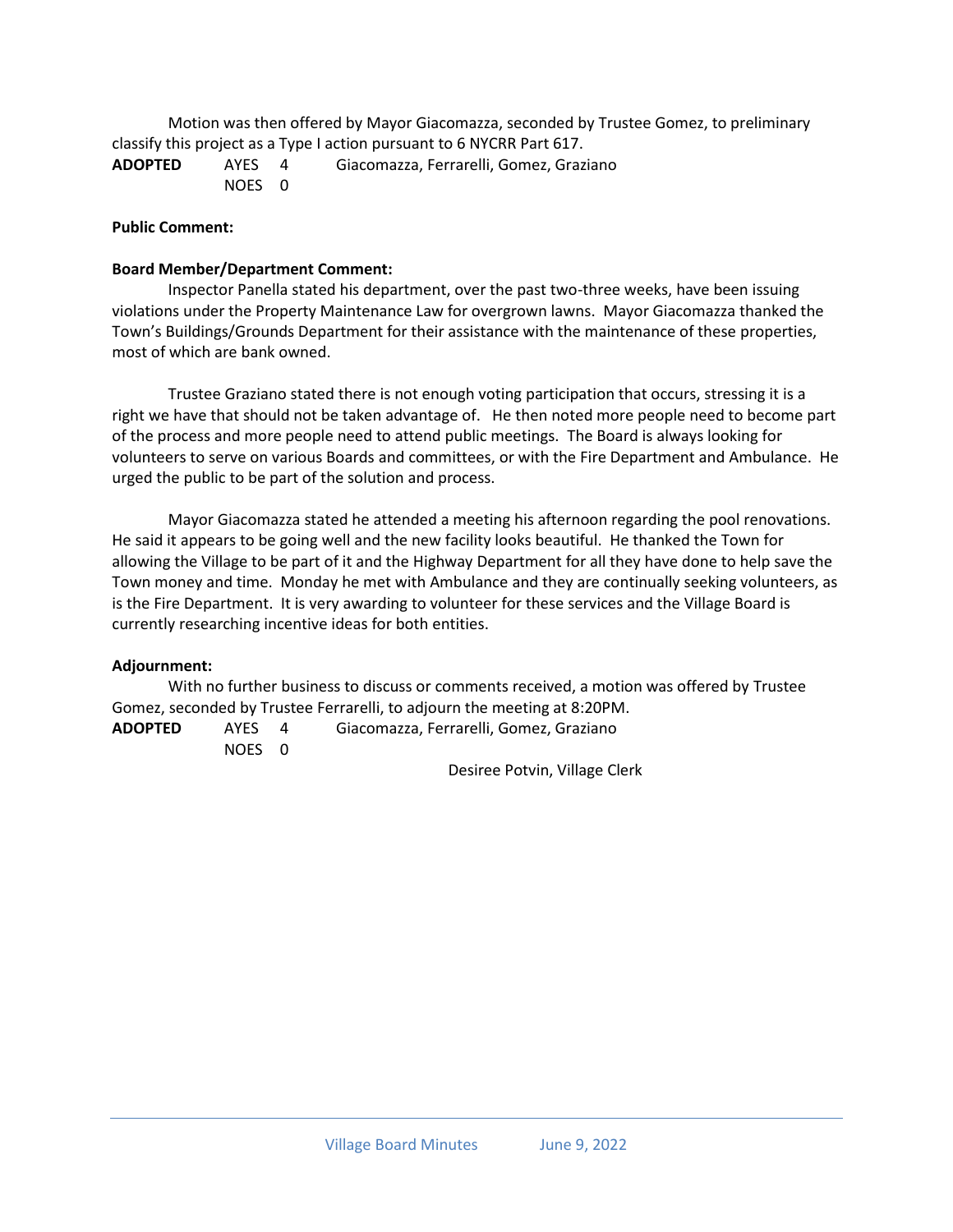## **2022/2023 Fee Schedule**

# Zoning Board of Appeals:

| <b>Special Permit</b>                        | \$200 |  |
|----------------------------------------------|-------|--|
| Residential Area Variance                    | \$250 |  |
| <b>Residential Use Variance</b>              | \$300 |  |
| <b>Commercial Area Variance</b>              |       |  |
| <b>Commercial Use Variance</b>               |       |  |
| ZBA Interpretation of Code                   |       |  |
| Residential                                  | \$250 |  |
| Commercial                                   | \$500 |  |
| Review of Ruling by Code Enforcement Officer |       |  |

*In addition to the fees listed above all residential subdivisions consisting of three or more lots and all commercial applications require the posting of an escrow in the amount of \$2,500.00 prior to an appearance before the Zoning Board to cover the cost of all consulting fees for the application. If the escrow account falls below \$1,000.00 additional funds must be posted to continue the application process. Applicant is responsible for final payment of all consultant fees prior to final decision rendered by the Zoning Board of Appeals. Please contact the Building Department for more information.*

## ~~~~~~~~~~~~~~~~~~~~~~~~~~~~~~~~~~~~~~~~~~~~~~~~~~~~~~~~~~~~~~~~~~~~~~~~~~~~~~ Planning Board:

| Special Permit, new and renewal  | \$100 |
|----------------------------------|-------|
| Site Plan                        | \$100 |
| Subdivision                      | \$100 |
| Informal Work Session Appearance | \$500 |
|                                  |       |

#### **Subdivisions, minor and major, excluding planned unit development:**

| Minor |                             | \$100                                                                                                           |  |
|-------|-----------------------------|-----------------------------------------------------------------------------------------------------------------|--|
| Major |                             |                                                                                                                 |  |
|       | Sketch Plan Approval        | \$25 per lot                                                                                                    |  |
|       | <b>Preliminary Approval</b> | \$50 per lot                                                                                                    |  |
|       | Final Approval              | \$25 per lot                                                                                                    |  |
|       |                             | This sum shall be refunded by the Village if the Planning Board<br>determines that such amount is not required. |  |

#### **Site Plan Approval:**

| Existing structures or additions to existing structures           | \$100 |
|-------------------------------------------------------------------|-------|
| New development, business or industrial structures                | \$500 |
| Mobile home court                                                 | \$75  |
| per mobile home, per application and/or renewal of special permit |       |
| Site plan and subdivision inspection escrow fee:                  |       |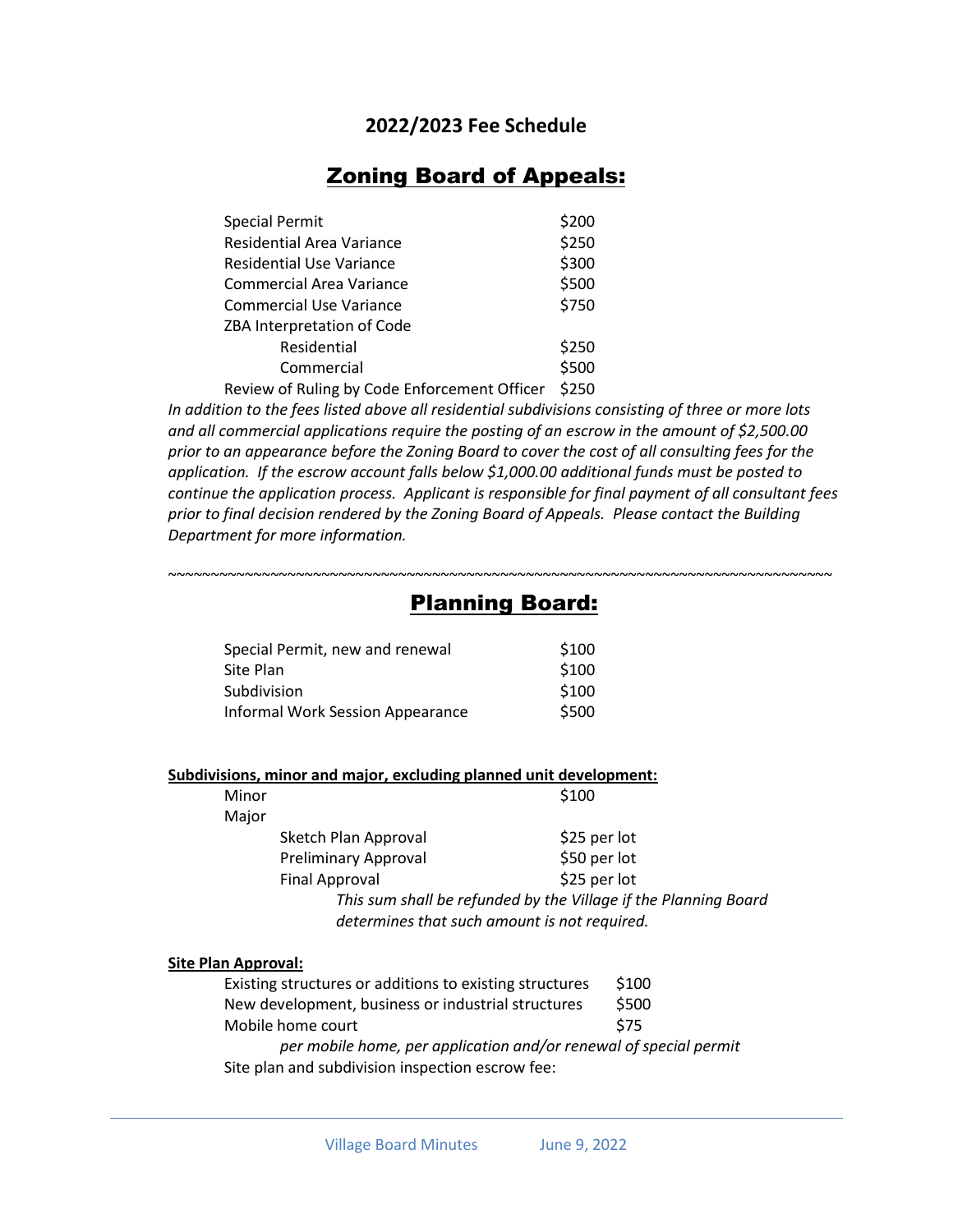*not less than 4% nor greater than 6% of the amount of the value of construction, which amount is to be estimated by the Village Engineer, to help defray costs of observing the work to provide better assurance to the Village that it is in accordance with approved plans for the construction of roads, water systems, sewer systems and other utilities in the development*

## **Escrow:**

| Subdivisions:                    |                                                            |
|----------------------------------|------------------------------------------------------------|
| Residential                      | \$3000 per lot                                             |
| Commercial                       | \$5000 per lot                                             |
| Lot Line Changes:                |                                                            |
| Residential                      | \$2500 per lot                                             |
| Commercial                       | \$5000 per lot                                             |
| Site Plan Approval:              |                                                            |
| New Structure or Use             | \$5000 per acre and \$0.50 per square feet of<br>structure |
| Existing Structure or Use        | \$3500 per acre and \$0.25 per square feet of<br>structure |
| Architectural Review Board (ARB) |                                                            |
| Residential                      | \$3500                                                     |
| Commercial                       | \$3500 plus \$0.05 square feet of building area            |
|                                  |                                                            |

# Building Department:

~~~~~~~~~~~~~~~~~~~~~~~~~~~~~~~~~~~~~~~~~~~~~~~~~~~~~~~~~~~~~~~~~~~~~~~~~~~~~~

| <b>Municipal Search:</b>                      |                                  |
|-----------------------------------------------|----------------------------------|
| Residential                                   | \$200.00                         |
| Commercial                                    | \$250.00                         |
| <b>Blasting Permit</b>                        | \$300.00                         |
| <b>Fireworks Permit</b>                       | \$400.00                         |
| <b>Operating Permit</b>                       | \$200.00                         |
| Amendment to Building Permit                  | \$250.00                         |
| Floodplain Letter                             | \$100.00                         |
| <b>Bungalow Permit</b>                        | \$25.00/unit                     |
| <b>Extension of Building Permit</b>           |                                  |
| Residential                                   | \$15.00/month (minimum 3 months) |
| Commercial                                    | \$25.00/month (minimum 3 months) |
| <b>Fire Permit</b>                            | \$150.00                         |
| <b>Public Assembly Permit</b>                 | $$100.00 + $50/day$              |
| <b>Donation Bin Permit</b>                    | \$50.00                          |
| <b>Block Party Permit</b>                     | \$100.00                         |
| <b>Wireless Communication Recertification</b> | \$250                            |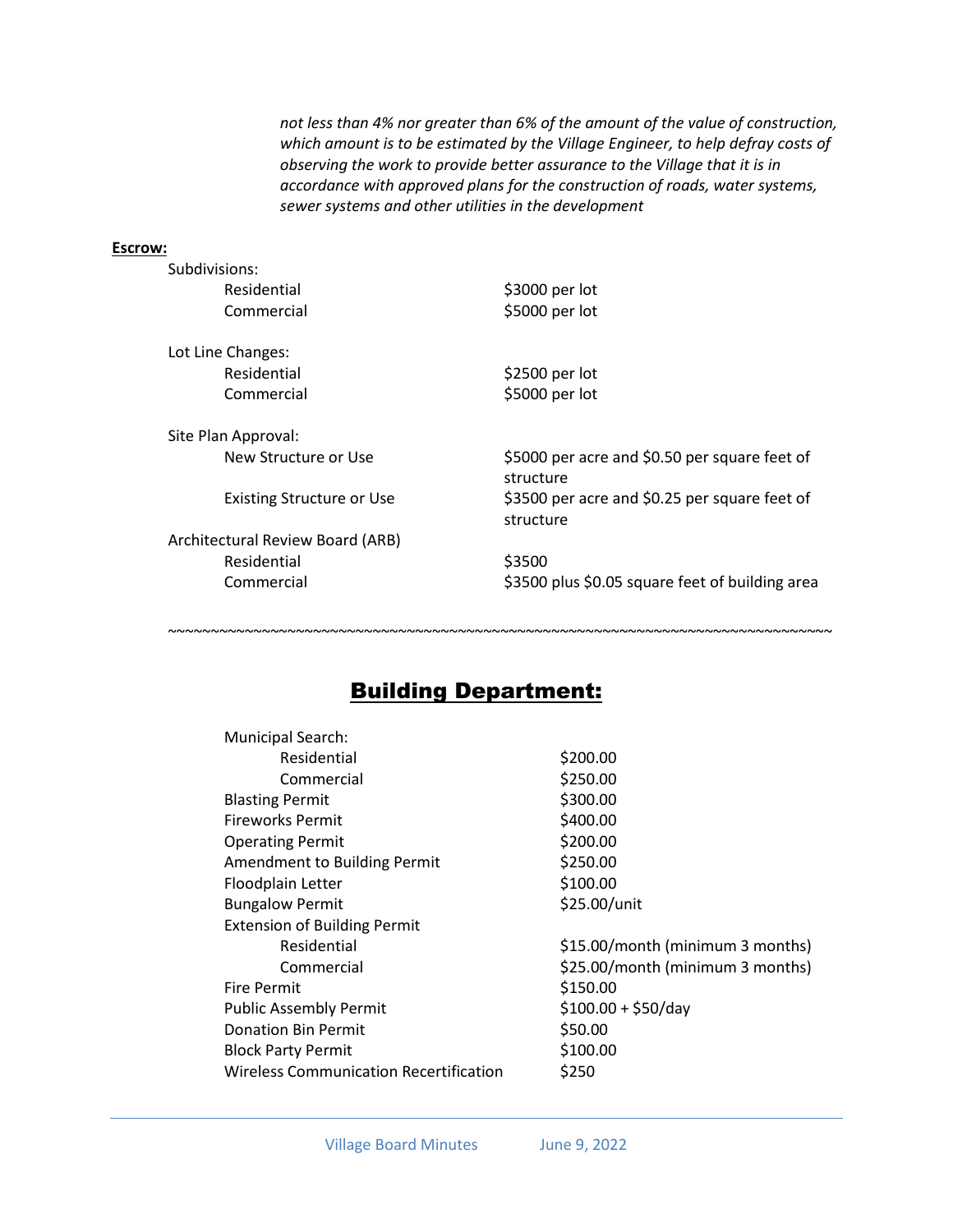Building Permits:

Residential  $$12.00$  per thousand + \$50/CO Commercial \$15.00 per thousand + \$100/CO

~~~~~~~~~~~~~~~~~~~~~~~~~~~~~~~~~~~~~~~~~~~~~~~~~~~~~~~~~~~~~~~~~~~~~~~~~~~~~~

## Board of Trustees:

Towing Permit **Regular** \$1500 per year Heavy Duty \$3000 per year Special Permit \$75 *In addition, pursuant to Chapter 65 of the Village Code entitled "Taxpayer Protection" Act, escrow accounts will be required to be posted to cover all consultant costs incurred for an application. Please contact the Village Clerk for more information.*

## Highway Department:

~~~~~~~~~~~~~~~~~~~~~~~~~~~~~~~~~~~~~~~~~~~~~~~~~~~~~~~~~~~~~~~~~~~~~~~~~~~~~~

~~~~~~~~~~~~~~~~~~~~~~~~~~~~~~~~~~~~~~~~~~~~~~~~~~~~~~~~~~~~~~~~~~~~~~~~~~~~~~

Road Opening Permit \$250

## Water/Sewer Department:

| Water Meter:                                |        |  |
|---------------------------------------------|--------|--|
| 5/8"                                        | \$300  |  |
| 1 <sup>''</sup>                             | \$450  |  |
| $1\frac{1}{2}$                              | \$800  |  |
| 2"                                          | \$1100 |  |
| <b>Water Inspection</b>                     |        |  |
| <b>Single Family Residence</b>              | \$300  |  |
| <b>Construction Uses</b>                    | \$400  |  |
| (not within shopping mall or business park) |        |  |
| Sewer Inspection                            |        |  |
| <b>Single Family Residence</b>              | \$300  |  |
| <b>Construction Uses</b>                    | \$400  |  |
| (not within shopping mall or business park) |        |  |

Consolidated Sewer Area - Outside User Fee:

Equal to current tax rate is for existing users plus a 10% administration fee. The Village Clerk's office will invoice the property owner of the outside user parcel by June 1 of each year. If the amount is not paid by June 30, at 5% late fee will be added in July. If not paid by July 31, a 6% late fee will be added in August. If not paid by August 31, a 7% late fee will be added in September. If not paid by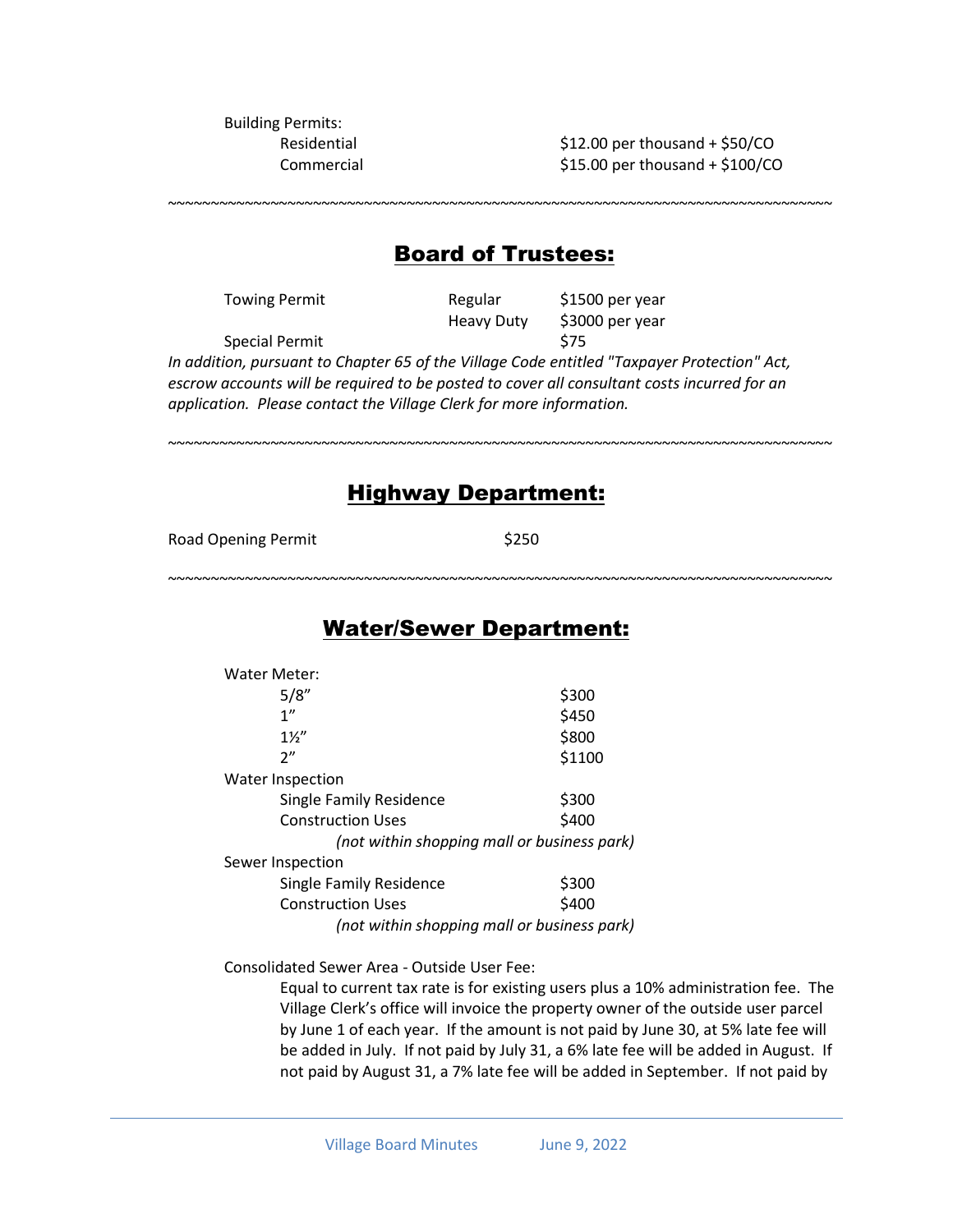September 30, at 8% late fee will be added in October. Any payment not received by October 31 will be re-levied onto the Town/County tax bill.

Water Rates:

| er Rales:                |                          |                                 |
|--------------------------|--------------------------|---------------------------------|
| Consolidated Water area: |                          |                                 |
|                          | <b>Number of Gallons</b> |                                 |
|                          | (four-month period)      | <b>Tri-annual Billing Rates</b> |
|                          | Up to 15,000             | \$25                            |
|                          | $15,001 - 20,000$        | \$25, plus \$3.25 per 1000      |
|                          |                          | gallons over 15,000             |
|                          | $20,001 - 25,000$        | \$41.25, plus \$4.25 per 1000   |
|                          |                          | gallons over 20,000             |
|                          | $25,001 - 40,000$        | \$62.50, plus \$7.25 per 1000   |
|                          |                          | gallons over 25,000             |
|                          | $40,001 - 70,000$        | \$171.25, plus \$11.50 per 1000 |
|                          |                          | gallons over 40,000             |
|                          | Over 70,001              | \$516.25, plus \$12.00 per 1000 |
|                          |                          | gallons over 70,000             |
|                          |                          |                                 |

Amdur Park (Water 6) Area: Number of Gallons (four-month period) Tri-annual Billing Rates Up to  $15,000$  \$30 Over 15,000 \$30, plus \$2.25 per 1,000 gallons over 15,000

For all other fees please see Chapter 143 of the Village Code. NOTE - the fees listed in this schedule supersede what is printed in the Village Code pursuant to Section 143-4 of the Village Code which states the following:

*§143-4 [Changing of fees](http://ecode360.com/print/WO2925?guid=12868389#12868389) The Village Board, by resolution, may from time to time modify the fees imposed under § [143-3](http://ecode360.com/print/12868348#12868348) of this Code, and the resolution shall be on file in the office of the Village Clerk and the Building Department.* **ADOPTED** AYES 5 Egan, Burek, Giacomazza, Gomez, Graziano NOES 0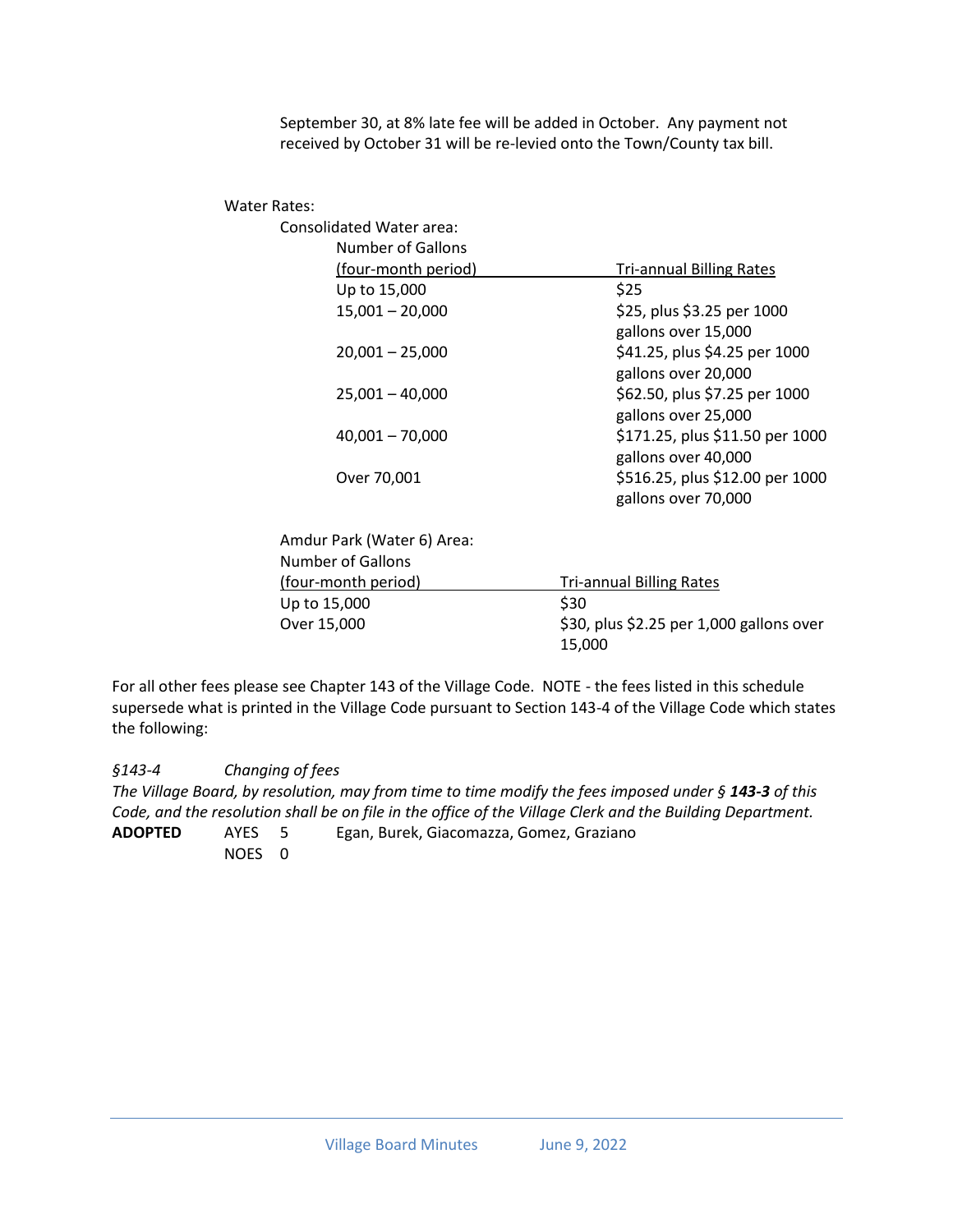## **LOCAL LAW 4 OF 2022**

## **A LOCAL LAW AMENDING CHAPTER 154 OF THE CODE OF THE VILLAGE OF WOODBURY ENTITLED "FIRE PREVENTION" TO PROVIDE FOR A REQUIREMENT FOR THE INSTALLATION OF KNOXBOXES®**

BE IT ENACTED by the Board of Trustees of the Village of Woodbury, Orange County, New York, as follows:

## **SECTION 1 PURPOSE**

The Board of Trustees of the Village of Woodbury finds that it is reasonable and appropriate to update and amend Chapter 154 ("Fire Prevention") of the Village of Woodbury Code to provide for the installation of a KnoxBox® at certain properties to aid in fire safety. Such a device will provide efficient and timely access to buildings for emergency personnel. This local law is determined to be an exercise of the police powers of the Village to protect the public health safety and general welfare of its residents, and consistency of the designated unit further aids in the efficient and timely access desired.

## **SECTION 2 CHAPTER 154 ("FIRE PREVENTION")**

Chapter 154 ("Fire Prevention") of the Code of the Village of Woodbury is hereby amended to include a new Section 154-4.1 as follows:

## **§ 154-4.1 KnoxBoxes® required.**

- A. All owners and lessees of commercial and nonresidential structures or buildings, as well as those properties specifically identified in Subsections A(1)-(6) below, located within the Village of Woodbury shall install or cause to be installed and maintained a KnoxBox® (or such other similar device as authorized by the Village which for purposes of this Section shall be referred to as a "KnoxBox®") in such locations or locations as determined by the Village Fire Marshal. Where access to or within a particular commercial/public building or structure or to a particular area within a commercial/public building or structure is restricted because of secured openings or where immediate access is deemed necessary by the Fire Marshal for life-saving or firefighting purposes, the Fire Marshal is authorized to require a KnoxBox® to be installed on such premises at a location approved by a representative of the Woodbury Fire Department. The Knox Box shall be an approved type listed in accordance with Underwriters Laboratories ("UL") 1037 and shall contain keys to gain necessary access to the subject premises as required by the Fire Marshal.
	- 1. Any new commercial construction.
	- 2. Any new commercial tenant fit-out.
	- 3. Any new building greater than three (3) stories, as defined by the New York State Building Code.
	- 4. Any new multifamily dwelling, with the exception of dwelling units for additional family members having received a temporary special permit from the Zoning Board of Appeals in accordance with Village Code § 310-35.
	- 5. Any commercial building having more than two (2) false automatic fire alarms within any 365-day period.
	- 6. At the request of the Building Department, Fire Marshal or Chief of the Woodbury Fire Department based on a particularized need to access a building for safety purposes.
	- 7. Upon application for a building permit to modify an existing commercial building, existing building greater than three (3) stories, or existing multifamily dwelling, with the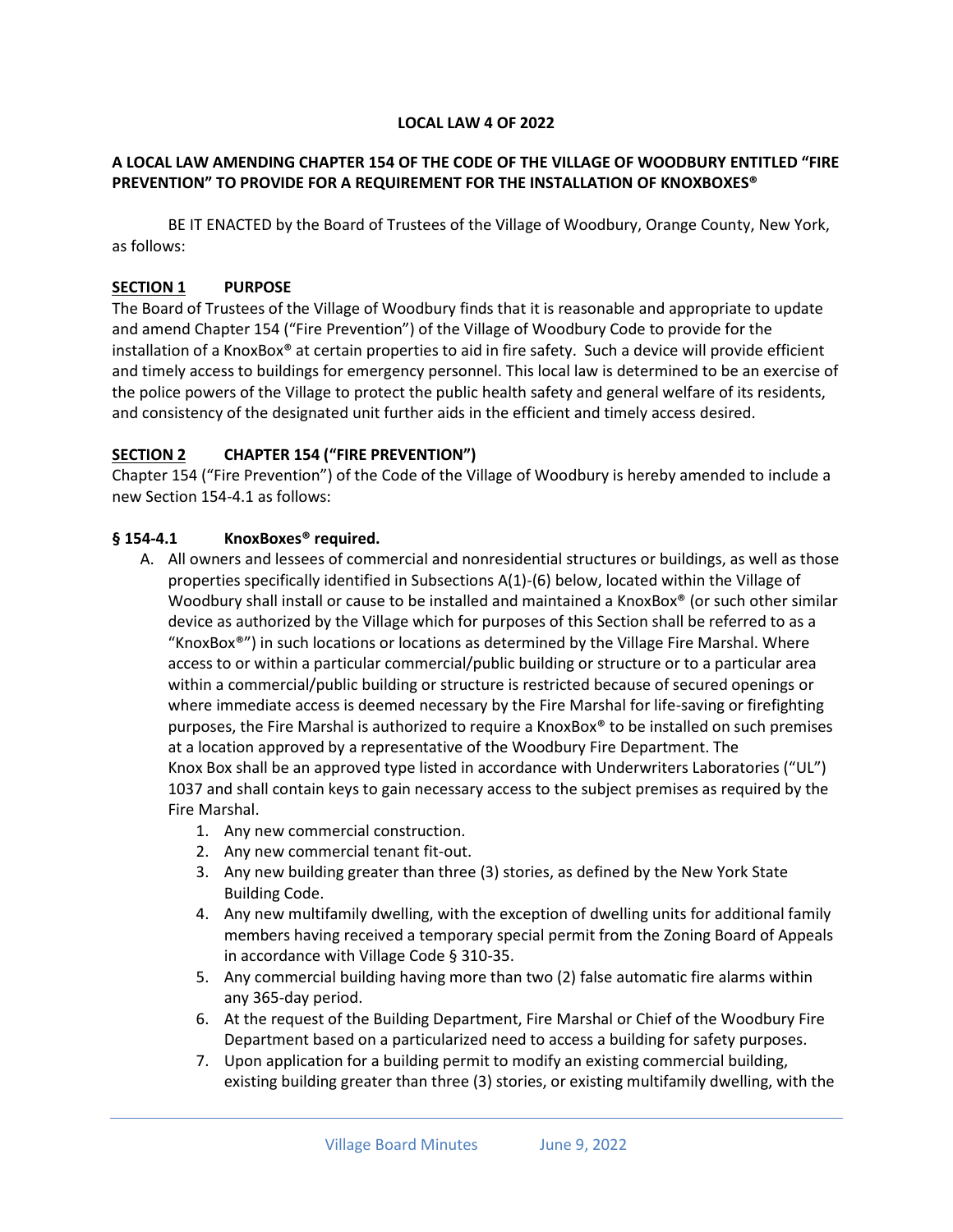exception of dwelling units for additional family members having received a temporary special permit from the Zoning Board of Appeals in accordance with Village Code § 310- 35.

- B. Locks. An approved lock shall be installed on gates or similar barriers that would prevent immediate access to the KnoxBox® where required by the Fire Marshal.
- C. Elevator keys. A KnoxBox® provided for non-standardized fire service elevator keys shall comply with the New York State Uniform Fire Prevention and Building Code, as amended from time to time.
- D. Keys to the KnoxBox®. All key-box cylinders to gain access to the KnoxBox® shall be keyed to conform with the key registered to the Woodbury Fire Department. The key shall not be freely duplicated.
- E. Maintenance. It shall be the responsibility of the property owner and lessee, or the owner's/lessee's representative to maintain any KnoxBox® in good, operable condition and to ensure the keys contained therein are compatible with existing door locks on the premises.
- F. Buildings one (1) story in height will require one set of building keys within the KnoxBox®. Buildings 2-4 stories in height will required two sets of building keys within the KnoxBox®. Buildings five (5) or more stories will require at least four (4) sets of building keys within the KnoxBox®. More key sets may be required by the Building Department, Fire Marshal or Chief of the Woodbury Fire Department in their sole discretion. Large facilities may require multiple KnoxBoxes® at strategic locations as required by the Building Department, Fire Marshal or Chief of the Woodbury Fire Department. ("Story" shall have the meaning set forth in the New York State Building Code.)
- G. Buildings equipped with a central station monitored Automatic Fire Alarm system shall be required to wire the KnoxBox® into said system that will trigger a tamper alarm when the box is opened.
- H. Building keys to be located within the KnoxBox® shall include a master or primary key(s), fire alarm panel, pull station, electrical panels, elevator fire service keys, sprinkler rooms, fire pump rooms, electrical rooms, water meter rooms, or as requested by the Code Enforcement Officers, Fire Marshal or Chief of the Woodbury Fire Department.
- I. All locations of KnoxBoxes® shall be reviewed and approved by a representative from the Woodbury Fire Department prior to installation of the KnoxBox®. Failure to properly locate the KnoxBox® may result in its relocation. Generally, KnoxBox® installation locations will be at or near the recognized public or designated Fire Department entrance that leads to the fire annunciator panel. KnoxBoxes® shall be positioned at a height of approximately 5 feet above the finished grade, measured to the centerline of the box. Alternate installation heights will be evaluated and approved by the above-noted Village officials on a case-by-case basis. The installation location shall be located away from displays, signs, fixtures or structural protrusions that may restrict access to the box.
- J. If a KnoxBox<sup>®</sup> is required by this law and is not provided, no Certificate of Occupancy shall be issued for the occupancy until said KnoxBox® is provided. If there is an existing Certificate of Occupancy it may be rescinded until said KnoxBox® is provided.
- K. Each building key within the KnoxBox<sup>®</sup> shall be clearly labeled as to its use by engraving or by affixing durable plastic or metal tag(s). Labels must be engraved or laminated. At no time shall handwritten labels be acceptable.
- L. KnoxBoxes® shall be inspected yearly by the Building Department for compliance or at any time that the Fire Marshal or Chief of the Woodbury Fire Department require. Failure to comply with inspection or with any provision of this Section 154-4.1 shall result in the issuance of a fine of no